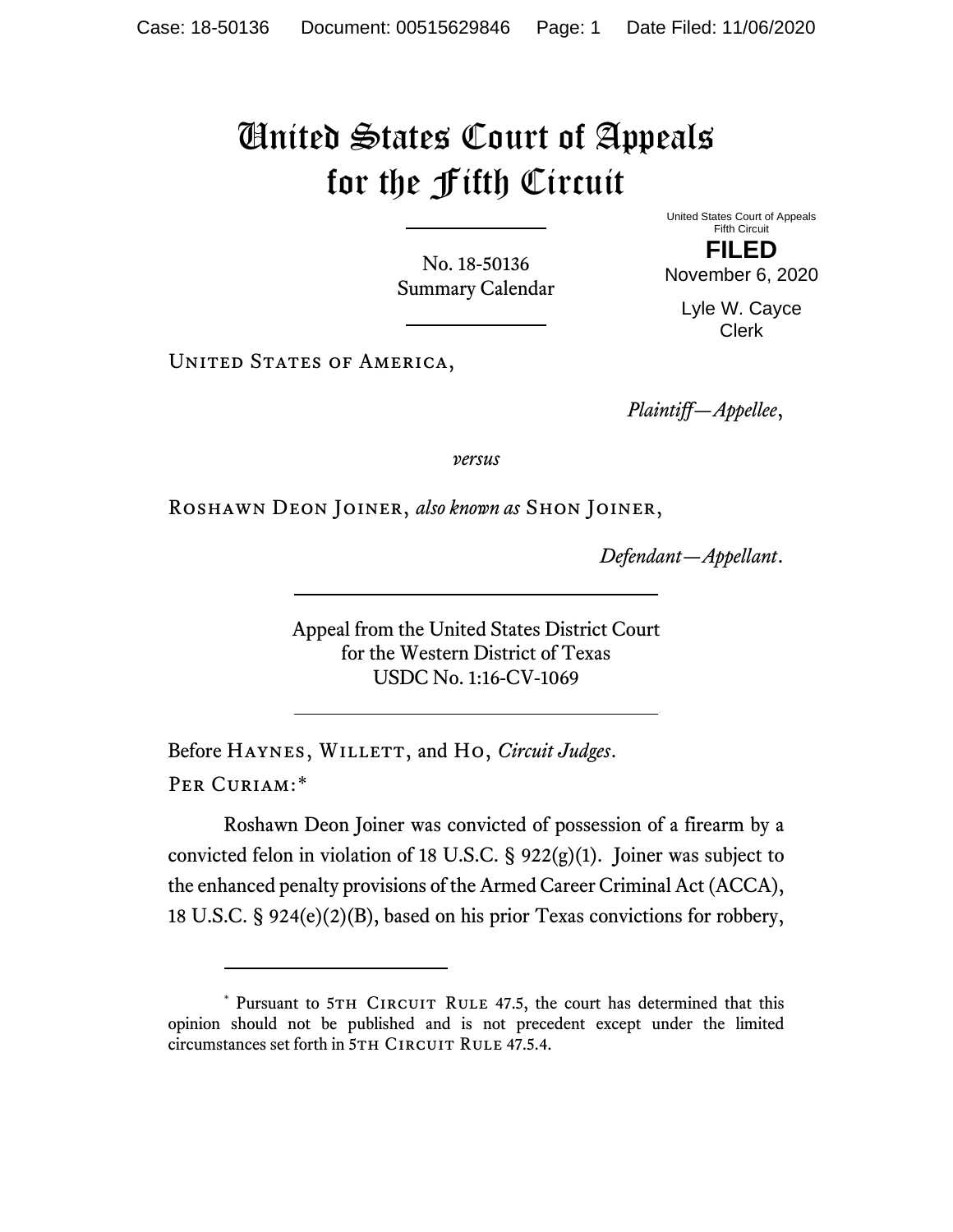## No. 18-50136

aggravated robbery, and attempted murder. He was sentenced below the ACCA's 15-year mandatory minimum term of imprisonment to 151 months of imprisonment and five years of supervised release.

Relevant here, Joiner filed a successive motion to vacate sentence under 28 U.S.C. § 2255 based on *Johnson v. United States*, 135 S. Ct. 2551, 2555-56 (2015), and *Welch v. United States*, 136 S. Ct. 1257, 1268 (2016). The district court denied the motion, and we granted Joiner a certificate of appealability on two issues: whether the sentencing court relied upon the now-invalid residual clause of  $\S$  924(e)(2)(B) in determining that Joiner's prior convictions were violent felonies under the ACCA, and whether Joiner's two Texas simple robbery convictions supported the application of the ACCA. During the pendency of the appeal, however, we issued *United States v. Burris*, 920 F.3d 942, 945 (5th Cir. 2019), *petition for cert. filed* (U.S. Oct. 3, 2019) (No. 19-6186), holding that Texas simple robbery, whether committed by force or by threat, has as an element the use, attempted use, or threatened use of physical force against the person of another and therefore qualifies as a felony under the ACCA after *Johnson*. Based on *Burris*, the Federal Public Defender (FPD) appointed to represent Joiner filed a motion under *Anders v. California*, 386 U.S. 738 (1967), which was granted. Joiner, through the FPD, later filed an unopposed petition for rehearing seeking to reinstate his appeal so that he could preserve his arguments pending the potential grant of certiorari in *Burris*. We granted the petition, reappointed the FPD, and directed the parties to address whether the district court had jurisdiction over Joiner's § 2255 motion.

Here, Joiner argues—and the Government agrees—that the district court had jurisdiction over his § 2255 motion. He also argues that Texas simple robbery does not qualify as an ACCA predicate under the elements, or use-of-force, clause. While he argues that *Burris* was wrongly decided, he concedes that his argument is foreclosed by *Burris*, and he raises the issue to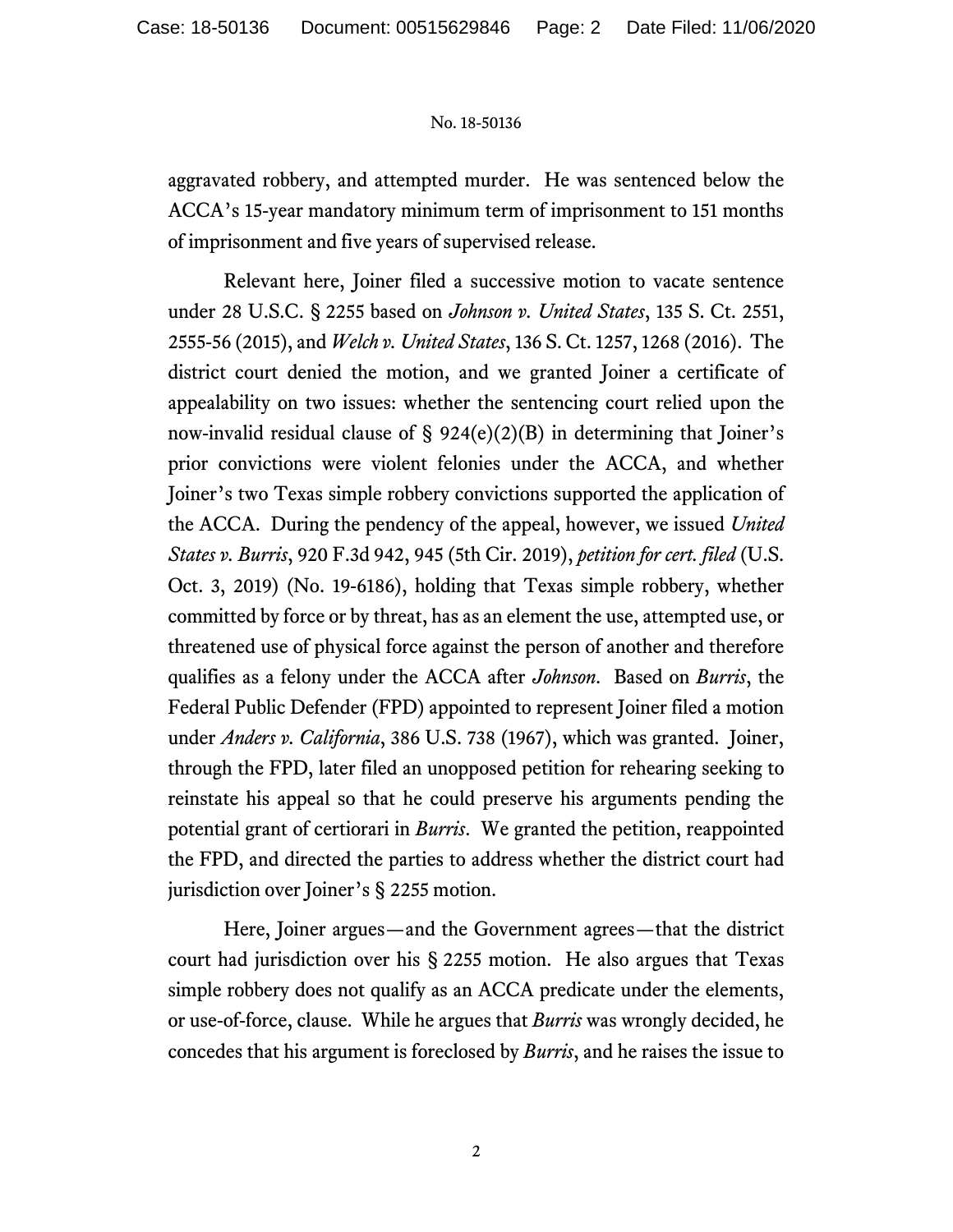## No. 18-50136

preserve it for further possible review in light of the Supreme Court's recent grant of certiorari in *Borden v. United States*, 140 S. Ct. 1262 (2020).

The Government has submitted an unopposed motion for summary affirmance in light of *Burris* or, alternatively, an extension of time to file a brief. The Government also moves for leave to file its motion for summary affirmance out of time. The motion for leave is GRANTED. *See* 5TH CIR. R. 31.4. Summary affirmance is appropriate if "the position of one of the parties is clearly right as a matter of law so that there can be no substantial question as to the outcome of the case." *Groendyke Transp., Inc. v. Davis*, 406 F.2d 1158, 1162 (5th Cir. 1969). Although the merits question would be subject to summary affirmance,<sup>[1](#page-2-0)</sup> the jurisdictional question is not; accordingly, summary affirmance is not appropriate. Nonetheless, further briefing is not needed.

Having reviewed the state of the law at the time of Joiner's sentencing in 2012, we agree with the parties that it is more likely than not that the sentencing court relied on the residual clause in determining that Joiner's simple robbery convictions qualified as violent felonies under the ACCA based on the existing legal landscape of that time. *See United States v. Clay*, 921 F.3d 550, 559 (5th Cir. 2019), *cert. denied*, 140 S. Ct. 866 (2020); *see also United States v. Wiese*, 896 F.3d 720, 726 (5th Cir. 2018). Accordingly, the district court had jurisdiction, as do we. Turning to the merits, as Joiner concedes, his argument that his Texas robbery convictions are not violent felonies is foreclosed by *Burris*.

<span id="page-2-0"></span><sup>1</sup> The pending certiorari petition in *Burris* and grant of certiorari in *Borden*, a Sixth Circuit case, do not alter this analysis, as this court is bound by its own precedent unless and until that precedent is altered by a decision of the Supreme Court. *See Wicker v. McCotter*, 798 F.2d 155, 157-58 (5th Cir. 1986).